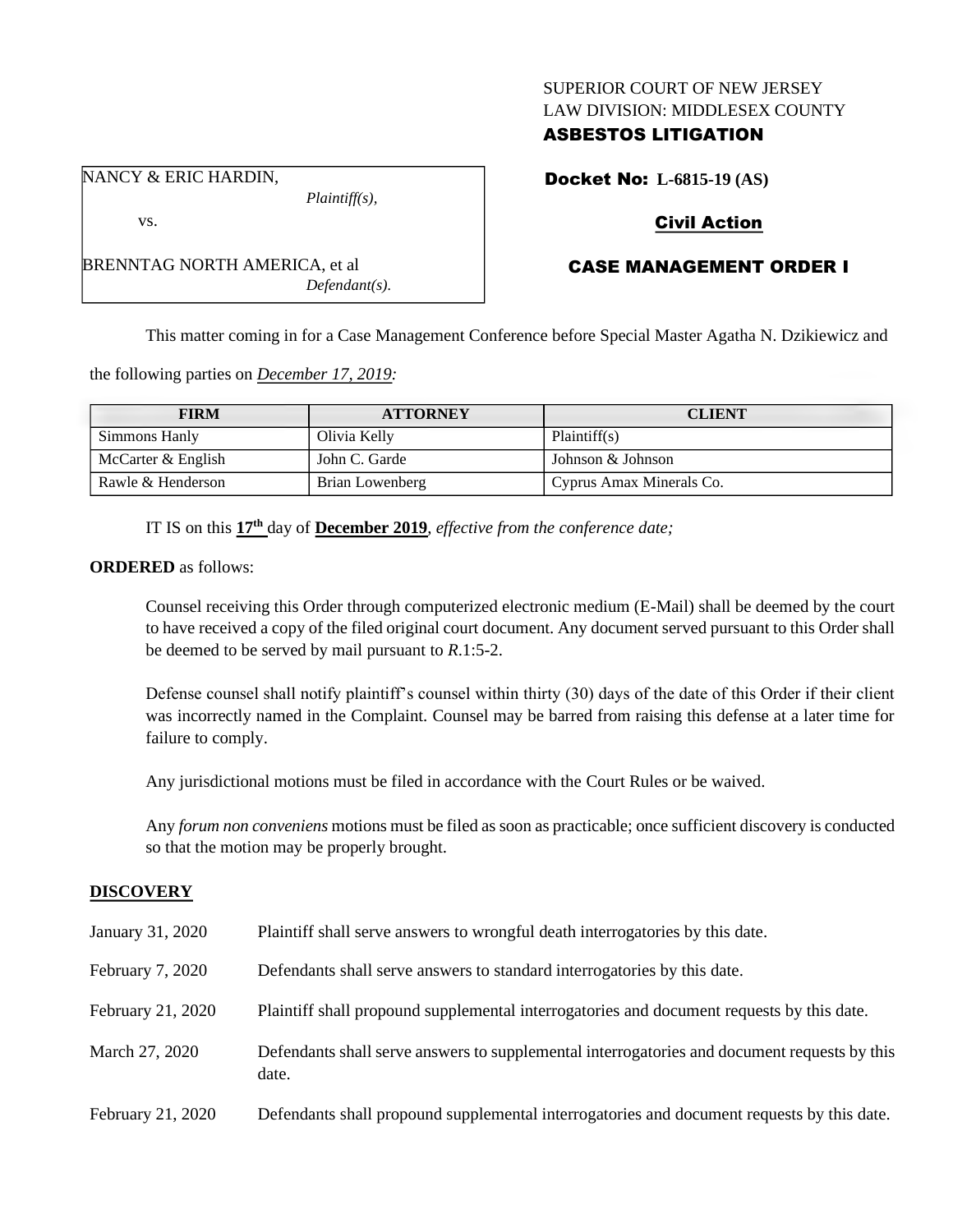| March 27, 2020 | Plaintiff shall serve answers to supplemental interrogatories and document requests by this<br>date.                                                                                                        |
|----------------|-------------------------------------------------------------------------------------------------------------------------------------------------------------------------------------------------------------|
| May 29, 2020   | Fact discovery, including depositions, shall be completed by this date. Plaintiff's counsel shall<br>contact the Special Master within one week of this deadline if all fact discovery is not<br>completed. |
| May 29, 2020   | Depositions of corporate representatives shall be completed by this date.                                                                                                                                   |

#### **EARLY SETTLEMENT**

November 30, 2020 Settlement demands shall be served on all counsel and the Special Master by this date.

#### **MEDICAL EXPERT REPORT**

| June 30, 2020      | Plaintiff shall serve medical expert reports by this date.                                                                                                                                                                                               |
|--------------------|----------------------------------------------------------------------------------------------------------------------------------------------------------------------------------------------------------------------------------------------------------|
| June 30, 2020      | Upon request by defense counsel, plaintiff is to arrange for the transfer of pathology specimens<br>and x-rays, if any, by this date.                                                                                                                    |
| September 30, 2020 | Defendants shall identify its medical experts and serve medical reports, if any, by this date. In<br>addition, defendants shall notify plaintiff's counsel (as well as all counsel of record) of a<br>joinder in an expert medical defense by this date. |

### **LIABILITY EXPERT REPORTS**

| June 30, 2020 | Plaintiff shall identify its liability experts and serve liability expert reports by this date or |
|---------------|---------------------------------------------------------------------------------------------------|
|               | waive any opportunity to rely on liability expert testimony.                                      |

September 30, 2020 Defendants shall identify its liability experts and serve liability expert reports, if any, by this date or waive any opportunity to rely on liability expert testimony.

#### **SUMMARY JUDGMENT MOTION PRACTICE**

- October 2, 2020 Plaintiff's counsel shall advise, in writing, of intent not to oppose motions by this date.
- October 16, 2020 Summary judgment motions shall be filed no later than this date.
- November 13, 2020 Last return date for summary judgment motions.

#### **ECONOMIST EXPERT REPORTS**

- June 30, 2020 Plaintiff shall identify its expert economists and serve expert economist report(s), if any, by this date or waive any opportunity to rely on economic expert testimony.
- September 30, 2020 Defendants shall identify its expert economists and serve expert economist report(s), if any, by this date or waive any opportunity to rely on economic expert testimony.

#### **EXPERT DEPOSITIONS**

December 31, 2020 Expert depositions shall be completed by this date. To the extent that plaintiff and defendant generic experts have been deposed before, the parties seeking that deposition in this case must

 $\_$  , and the set of the set of the set of the set of the set of the set of the set of the set of the set of the set of the set of the set of the set of the set of the set of the set of the set of the set of the set of th